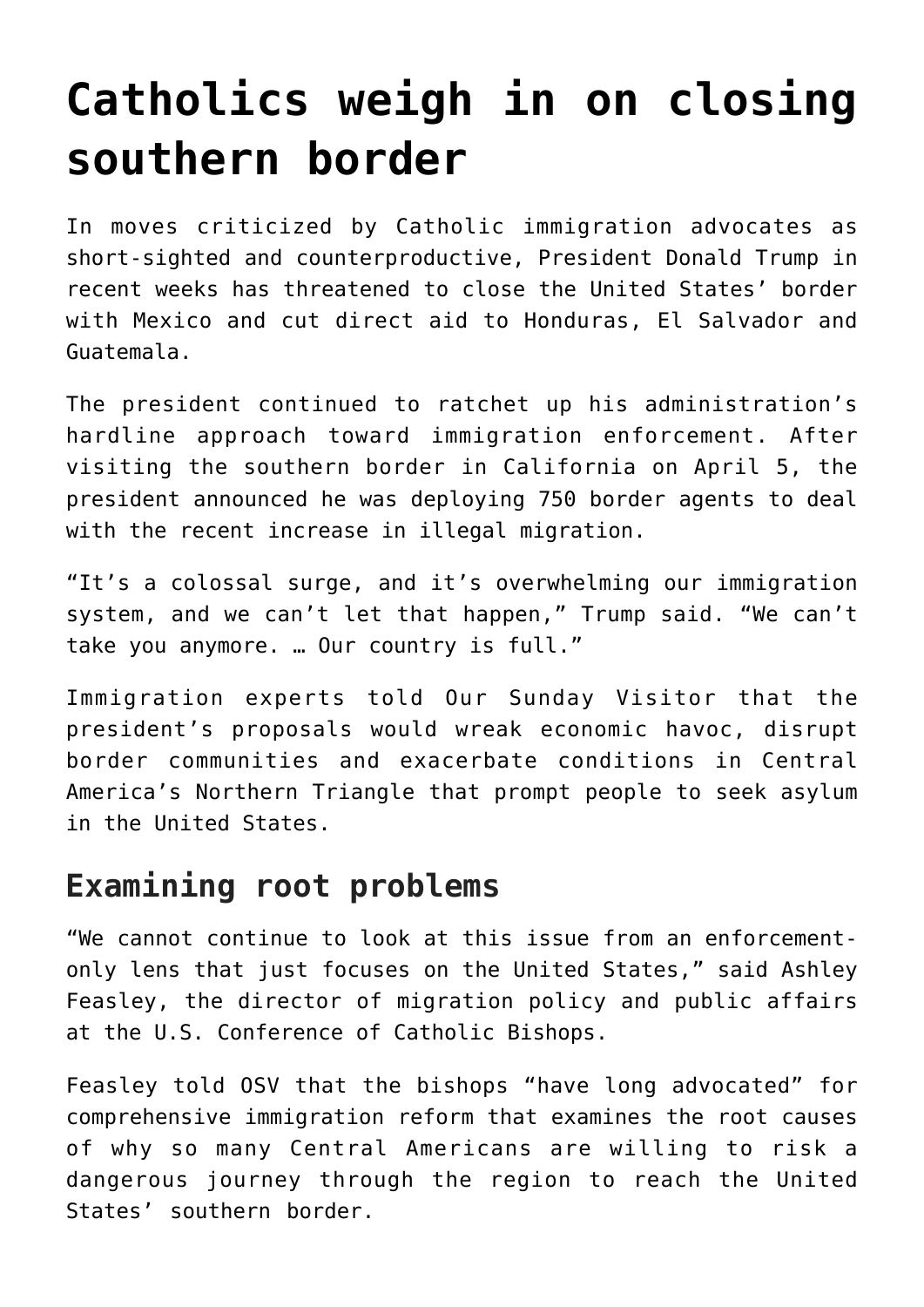"We know that aid focused on a country's infrastructure, on educational and employment initiatives is helpful, improves the livelihoods of people there, and is a vital piece of any sort of comprehensive immigration plan," Feasley said.

Donald Kerwin, the executive director of the Center for Migration Studies, a Scalabrinian think tank, told OSV that the president's threats to close the border and cut direct aid to the Northern Triangle countries sound more like "temper tantrums" than actual policy ideas.

"Democracy in the region is so fragile, the poverty so intense, the violence so high; those are the conditions you need to address first," said Kerwin, who also disagreed with the president's characterization of illegal immigration at the border as a crisis.

"I think it's a crisis of bad policy," Kerwin said. "There is a crisis in the Northern Triangle states. There is a crisis in humanitarian protection in our hemisphere and our world. There is a crisis in responsibility-sharing for these types of situations. There is a crisis among people who are driven to seek haven, not just in the United States but elsewhere in the region."

#### **Larger consequences**

A week before visiting the southern border, Trump said his administration was at a "breaking point" as border agents continued to process asylum claims amid a continual influx of migrants.

In February, the U.S. Border Patrol said it apprehended more than 66,000 migrants without legal documents, the highest monthly total since March 2009. Federal immigration officials told media outlets that the numbers rose higher last month.

"We can never allow open borders!" the president tweeted on April 6, a day before Kirstjen Nielsen resigned as homeland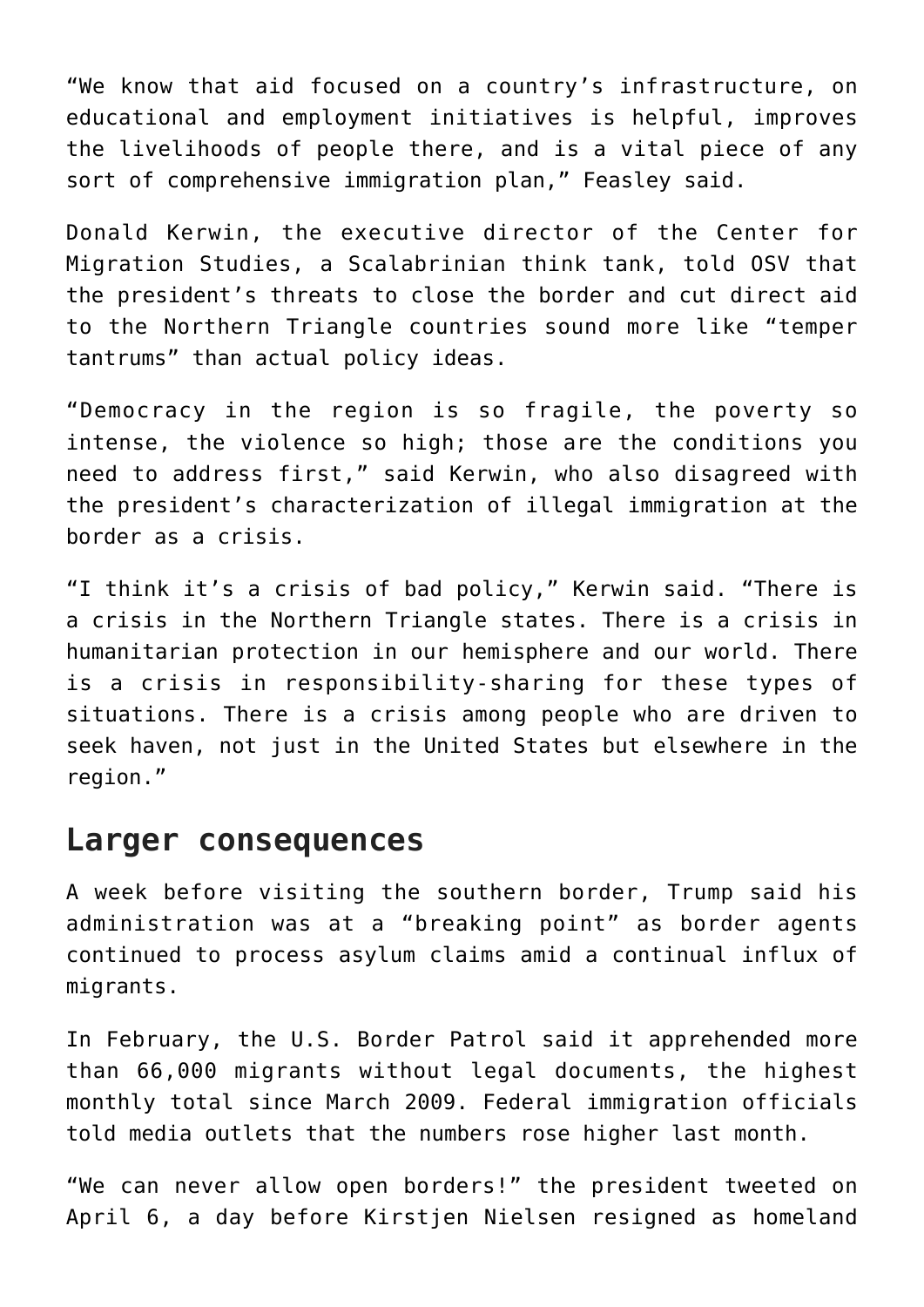security secretary. The president reportedly had been displeased with Nielsen for not doing enough to stop illegal migration.

While illegal migration is not as high as it was in the early 2000s, when mostly single Mexican men were crossing the border, agents in the last few years have seen increases in unaccompanied minors and entire families fleeing violence in Central America.

"The vast majority of these people coming to the United States are presenting themselves to the Border Patrol and saying, 'I'm here. I'm scared. Please help me,'" said Melissa Lopez, the executive director of Diocesan Migrant and Refugee Services in El Paso, Texas.

Lopez told OSV that shutting the border would also "affect everybody" who lives and works in the border community that straddles El Paso and Ciudad Juárez in Mexico.

"Not only would asylum seekers not be able to enter and seek asylum, but lawful permanent residents wouldn't be able to come back and forth either, and neither would United States citizens," Lopez said. "It would have a real chilling effect on our local economy, and I have no doubt on the national economy as well."

### **Humanitarian concerns**

On April 1, Nielsen also had ordered an expansion of the administration's "Migrant Protection Protocols," a policy that forces non-Mexican asylum seekers to wait in Mexico while their asylum cases are pending in the United States.

The Catholic bishops along the border have criticized that policy. In a joint statement released on March 4, the bishops in Texas and Northern Mexico said the policy makes it difficult for asylum seekers to attain legal representation and deprives them of the support of family members in the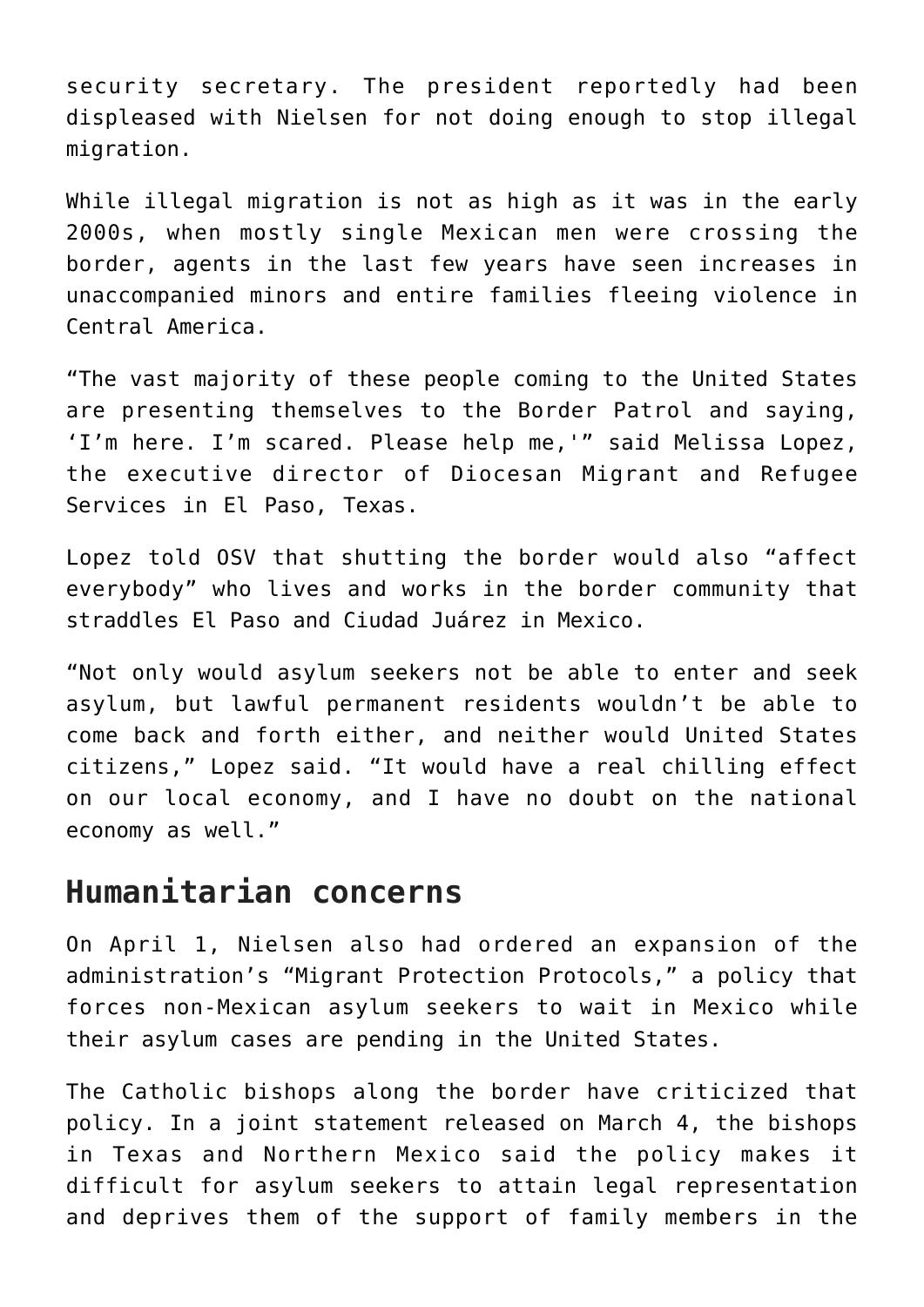United States.

"It raises large humanitarian and social service concerns given that some of the places where people are waiting are not safe," said Feasley, of the U.S. Conference of Catholic Bishops.

In the El Paso immigration corridor, asylum seekers are forced to stay in Ciudad Juárez, a Mexican city of 1.3 million people scarred by cartel violence. During its most dangerous period earlier this decade, more than 3,000 people were killed in a given year.

"Juarez is not quite as dangerous as it used to be, but it's still not the safest city," Lopez said. "So having people who are already vulnerable living in what is not a real safe community is extremely concerning."

While the Mexican government has worked to improve its asylum humanitarian immigration system, Feasley said the country still lacks the capacity to handle the flow of migrants and integrate them into local communities.

"Those who are enrolled in this program don't have the right to work in Mexico. They don't have the freedom of mobility," Feasley said. "So how exactly are they to support themselves when we see them having to wait weeks, in some cases months, for their U.S. immigration court proceedings?"

## **Tunnel vision**

Trump on March 30 also ordered the U.S. State Department to slash more than \$450 million in aid to El Salvador, Guatemala and Honduras on grounds that those countries had not done enough to deter illegal immigration.

"If they're really hoping to stop undocumented immigration to the United States, cutting off aid that works on the very root causes of that migration is just the completely wrong thing to